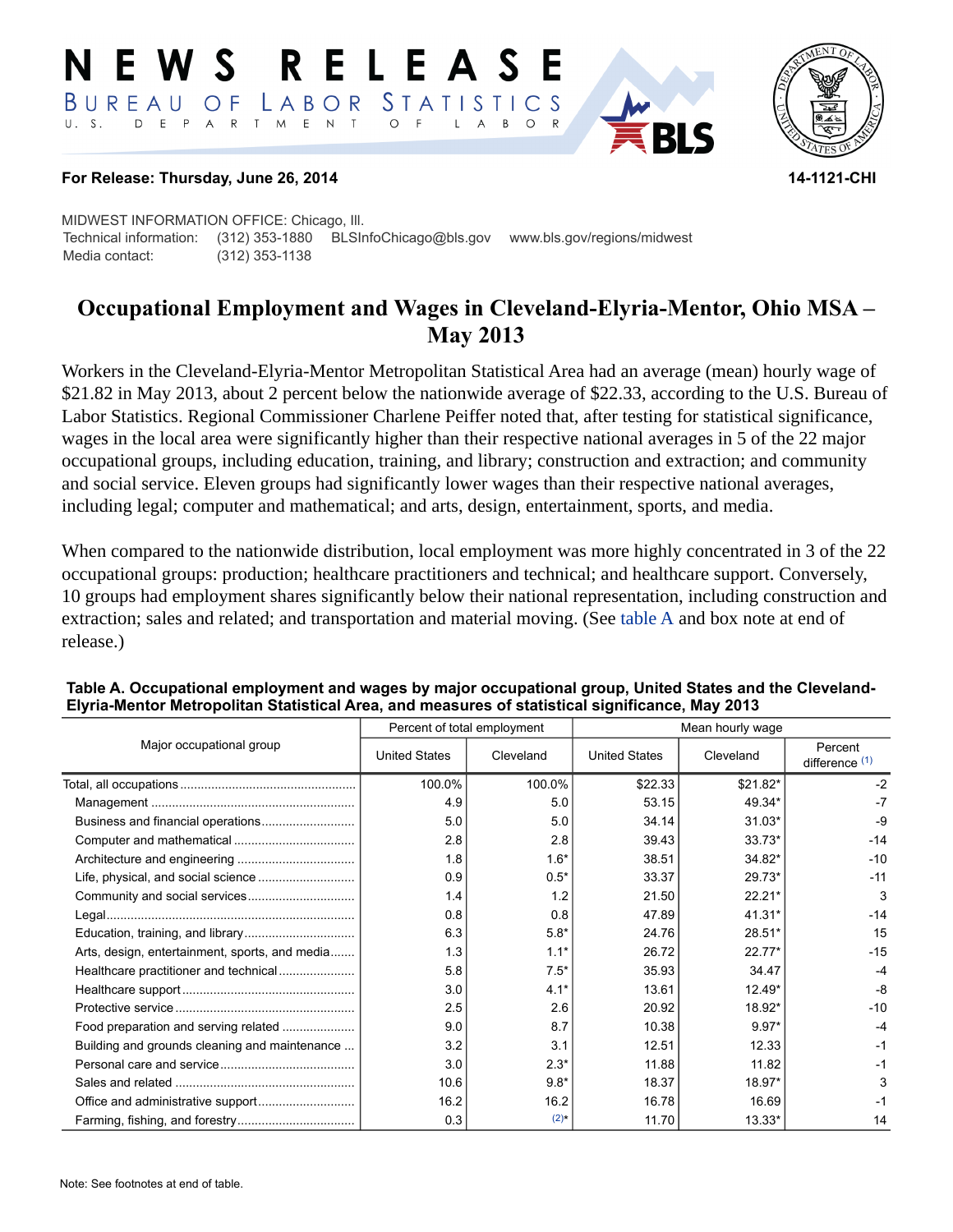### **Table A. Occupational employment and wages by major occupational group, United States and the Cleveland-Elyria-Mentor Metropolitan Statistical Area, and measures of statistical significance, May 2013 - Continued**

|                                         | Percent of total employment |           | Mean hourly wage |           |                           |
|-----------------------------------------|-----------------------------|-----------|------------------|-----------|---------------------------|
| Major occupational group                | United States               | Cleveland | United States    | Cleveland | Percent<br>difference (1) |
|                                         | 3.8                         | $2.9*$    | 21.94            | 23.80*    | 8                         |
| Installation, maintenance, and repair ! | 3.9                         | $3.7*$    | 21.35            | $20.65*$  | $-3$                      |
|                                         | 6.6                         | $9.1*$    | 16.79            | 17.00     |                           |
|                                         | 6.8                         | $6.1*$    | 16.28            | 15.57     |                           |

Footnotes:

<span id="page-1-0"></span>(1) A positive percent difference measures how much the mean wage in Cleveland is above the national mean wage, while a negative difference reflects a lower wage.

<span id="page-1-1"></span>(2) Indicates a value of less than 0.05 percent

\* The percent share of employment or mean hourly wage for this area is significantly different from the national average of all areas at the 90-percent confidence level.

One occupational group—production—was chosen to illustrate the diversity of data available for any of the 22 major occupational categories. Cleveland-Elyria-Mentor had 91,880 jobs in production, accounting for 9.1 percent of local area employment, significantly higher than the 6.6-percent share nationally. The average hourly wage for this occupational group locally was \$17.00, compared to the national wage of \$16.79.

With employment of 9,290, team assemblers was the largest occupation within the production group, followed by machinists (6,610) and first-line supervisors of production and operating workers (5,530). Among the higher paying jobs were power distributors and dispatchers along with power plant operators, with mean hourly wages of \$31.08 and \$29.75, respectively. At the lower end of the wage scale were pressers, textile, garment, and related materials (\$10.44) and laundry and dry-cleaning workers (\$10.71). (Detailed occupational data for production workers are presented in table 1; for a complete listing of detailed occupations available go to [www.bls.gov/oes/2013/may/oes\\_17460.htm](https://www.bls.gov/oes/2013/may/oes_17460.htm).)

Location quotients allow for the exploration of an area's occupational make-up by comparing the composition of jobs in an area relative to the national average. (See [table 1.](#page-4-0)) For example, a location quotient of 2.0 indicates that an occupation accounts for twice the share of employment in the area than it does nationally. In the Cleveland-Elyria-Mentor Metropolitan Statistical Area, above average concentrations of employment were found in many of the occupations within the production group. For instance, foundry mold and coremakers were employed at 5.7 times the national rate in Cleveland, and rolling machine setters, operators, and tenders, metal and plastic, at 5.5 times the U.S. average. On the other hand, cabinetmakers and bench carpenters had a location quotient of 1.0 in Cleveland, indicating that this particular occupation's local and national employment shares were similar.

These statistics are from the Occupational Employment Statistics (OES) survey, a federal-state cooperative program between BLS and State Workforce Agencies, in this case, the Ohio Department of Job and Family Services.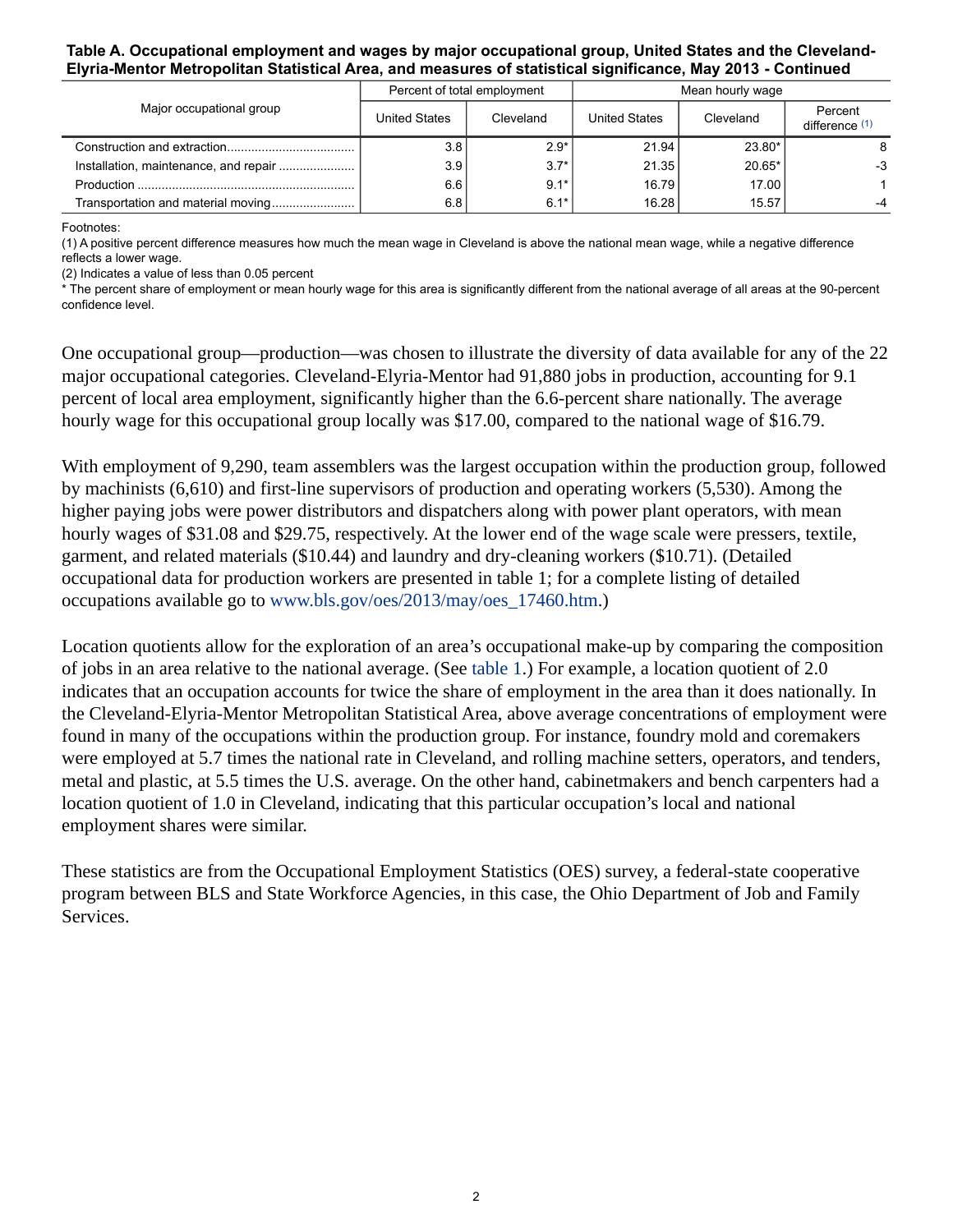OES wage and employment data for the 22 major occupational groups in the Cleveland Metropolitan Statistical Area were compared to their respective national averages based on statistical significance testing. Only those occupations with wages or employment shares above or below the national wage or share after testing for significance at the 90-percent confidence level meet the criteria.

Note: A value that is statistically different from another does not necessarily mean that the difference has economic or practical significance. Statistical significance is concerned with the ability to make confident statements about a universe based on a sample. It is entirely possible that a large difference between two values is not significantly different statistically, while a small difference is, since both the size and heterogeneity of the sample affect the relative error of the data being tested.

## **Technical Note**

The Occupational Employment Statistics (OES) survey is a semiannual mail survey measuring occupational employment and wage rates for wage and salary workers in nonfarm establishments in the United States. Guam, Puerto Rico, and the Virgin Islands are also surveyed, but their data are not included in the national estimates. OES estimates are constructed from a sample of about 1.2 million establishments. Forms are mailed to approximately 200,000 sampled establishments in May and November each year for a 3-year period. May 2013 estimates are based on responses from six semiannual panels collected in May 2013, November 2012, May 2012, November 2011, May 2011, and November 2010. The overall national response rate for the six panels is 75.3 percent based on establishments and 71.6 percent based on employment. The sample in the Cleveland Metropolitan Statistical Area included 5,573 establishments with a response rate of 75 percent. For more information about OES concepts and methodology, go to [www.bls.gov/news.release/ocwage.tn.htm.](https://www.bls.gov/news.release/ocwage.tn.htm)

The OES survey provides estimates of employment and hourly and annual wages for wage and salary workers in 22 major occupational groups and 821 detailed occupations for the nation, states, metropolitan statistical areas, metropolitan divisions, and nonmetropolitan areas. In addition, employment and wage estimates for 94 minor groups and 458 broad occupations are available in the national data. OES data by state and metropolitan/nonmetropolitan area are available from [www.bls.gov/oes/current/oessrcst.htm](https://www.bls.gov/oes/current/oessrcma.htm) and [www.bls.gov/](https://www.bls.gov/oes/current/oessrcma.htm) [oes/current/oessrcma.htm,](https://www.bls.gov/oes/current/oessrcma.htm) respectively.

The May 2013 OES estimates are based on the 2010 Standard Occupational Classification (SOC) system and the 2012 North American Industry Classification System (NAICS). Information about the 2010 SOC is available on the BLS website at [www.bls.gov/soc](https://www.bls.gov/soc) and information about the 2012 NAICS is available at [www.bls.gov/bls/naics.htm.](https://www.bls.gov/bls/naics.htm)

## **Area definitions**

The substate area data published in this release reflect the standards and definitions established by the U.S. Office of Management and Budget.

The **Cleveland-Elyria-Mentor, Ohio Metropolitan Statistical Area** includes Cuyahoga, Geauga, Lake, Lorain, and Medina Counties.

## **Additional information**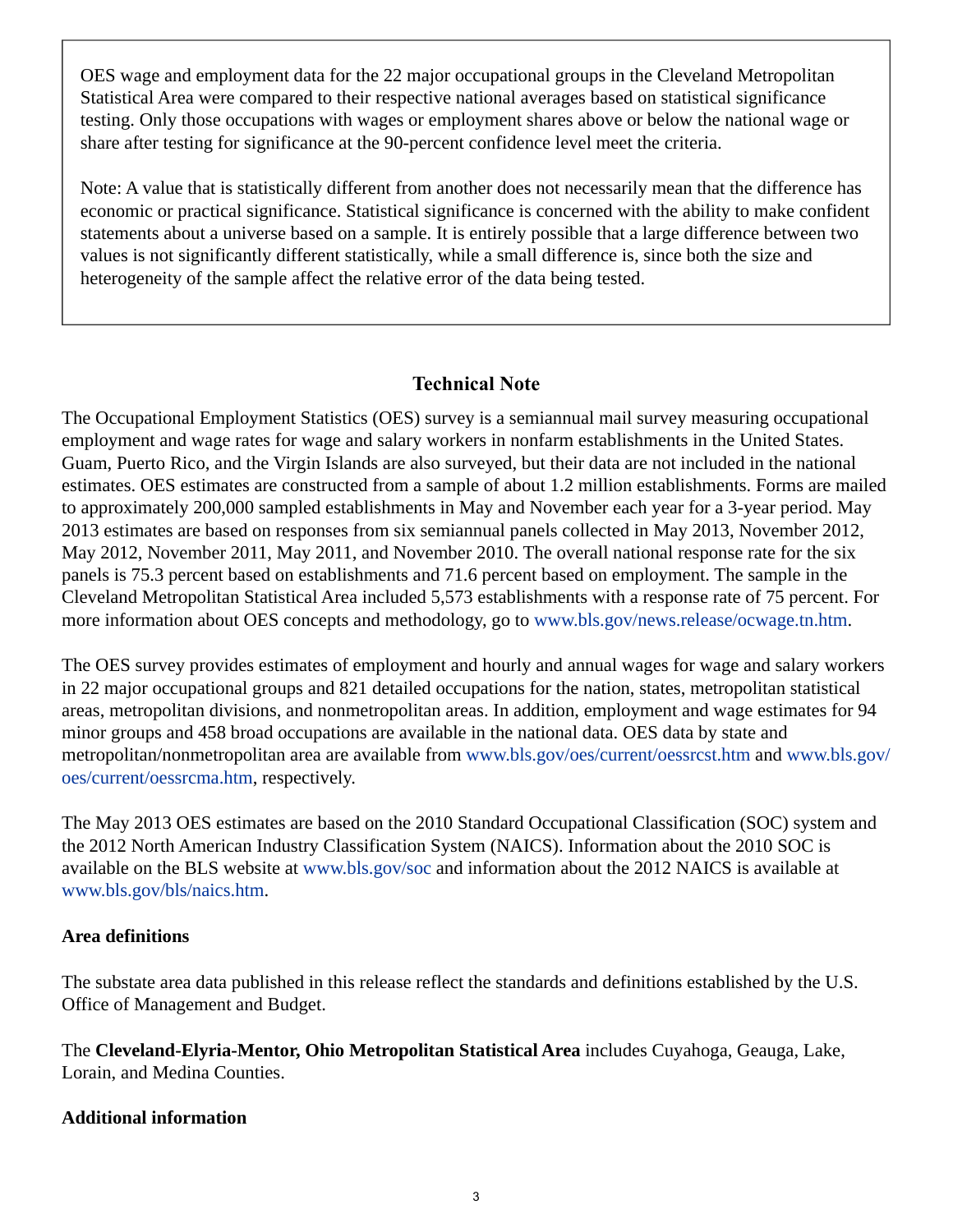OES data are available on our regional web page at [www.bls.gov/regions/midwest](http://www.bls.gov/regions/midwest/home.htm). Answers to frequently asked questions about the OES data are available at www.bls.gov/oes/oes\_ques.htm. Detailed technical information about the OES survey is available in our Survey Methods and Reliability Statement on the BLS website at www.bls.gov/oes/2013/may/methods\_statement.pdf. Information in this release will be made available to sensory impaired individuals upon request – Voice phone: 202-691-5200; Federal Relay Service: 1-800-877-8339.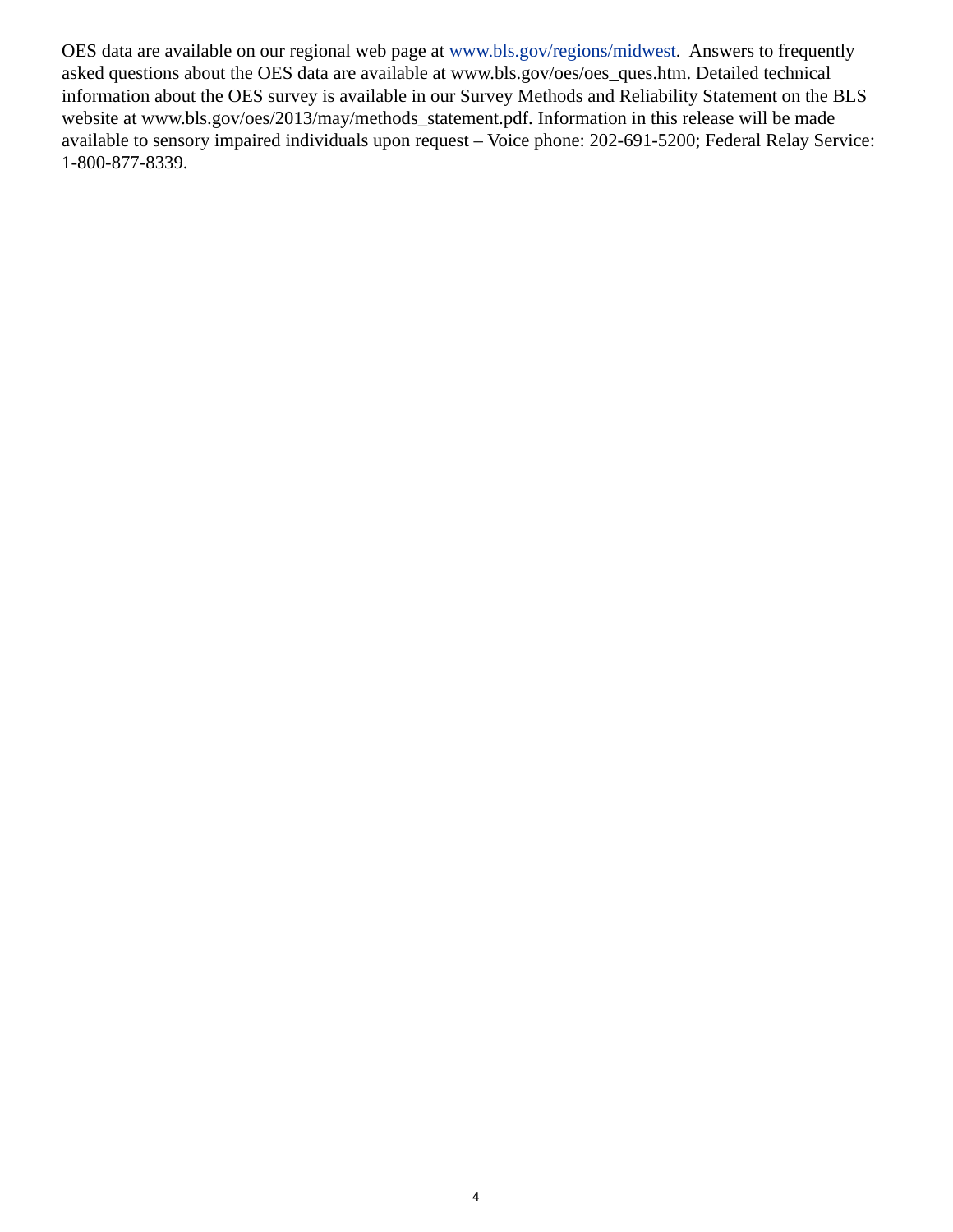## <span id="page-4-0"></span>**Table 1. Employment and wage data from the Occupational Employment Statistics survey, by occupation, Cleveland-Elyria-Mentor Metropolitan Statistical Area, May 2013**

| Occupation (1)                                                                                               | Employment  |                         | Mean wages |              |
|--------------------------------------------------------------------------------------------------------------|-------------|-------------------------|------------|--------------|
|                                                                                                              | Level $(2)$ | Location quotient $(3)$ | Hourly     | Annual $(4)$ |
|                                                                                                              | 91,880      | 1.4                     | \$17.00    | \$35,370     |
| First-Line Supervisors of Production and Operating                                                           | 5,530       | 1.3                     | 27.05      | 56,270       |
| Aircraft Structure, Surfaces, Rigging, and Systems                                                           | (5)         | (5)                     | 20.46      | 42,550       |
|                                                                                                              | (5)         | (5)                     | 14.98      | 31,160       |
| Electrical and Electronic Equipment Assemblers                                                               | 2,070       | 1.3                     | 13.50      | 28,080       |
| Electromechanical Equipment Assemblers                                                                       | 460         | 1.2                     | 13.27      | 27,610       |
|                                                                                                              | 480         | 0.8                     | 16.82      | 34,990       |
|                                                                                                              | (5)         | (5)                     | 14.56      | 30,290       |
|                                                                                                              | 9,290       | 1.2                     | 15.76      | 32,770       |
| Assemblers and Fabricators, All Other                                                                        | 2,800       | 1.5                     | 13.73      | 28,560       |
|                                                                                                              | 1,220       | 1.0                     | 12.06      | 25,080       |
|                                                                                                              | 1,450       | 1.4                     | 14.03      | 29,180       |
| Meat, Poultry, and Fish Cutters and Trimmers                                                                 | 150         | 0.1                     | 11.60      | 24,130       |
|                                                                                                              | 140         | 0.2                     | 12.03      | 25,030       |
| Food and Tobacco Roasting, Baking, and Drying                                                                | 40          | 0.3                     | 12.92      | 26,870       |
|                                                                                                              | 380         | 0.5                     | 11.86      | 24,680       |
| Food Cooking Machine Operators and Tenders                                                                   | 110         | 0.4                     | 10.91      | 22,690       |
|                                                                                                              | 100         | 0.3                     | 10.80      | 22,460       |
| Computer-Controlled Machine Tool Operators, Metal                                                            | 2,650       | 25                      | 17.20      | 35,780       |
| <b>Computer Numerically Controlled Machine Tool</b>                                                          | 280         | 1.5                     | 21.81      | 45,360       |
| Extruding and Drawing Machine Setters, Operators,                                                            | 1,490       | 2.7                     | 16.39      | 34,100       |
| Forging Machine Setters, Operators, and Tenders,                                                             | 380         | 2.2                     | 17.85      | 37,130       |
| Rolling Machine Setters, Operators, and Tenders, Metal                                                       | 1,370       | 55                      | 16.19      | 33,670       |
| Cutting, Punching, and Press Machine Setters,<br>Operators, and Tenders, Metal and Plastic                   | 4,110       | 2.9                     | 15.28      | 31,780       |
| Drilling and Boring Machine Tool Setters, Operators,                                                         | 280         | 1.8                     | 19.86      | 41,300       |
| Grinding, Lapping, Polishing, and Buffing Machine Tool<br>Setters, Operators, and Tenders, Metal and Plastic | 950         | 1.8                     | 18.02      | 37,490       |
| Lathe and Turning Machine Tool Setters, Operators,                                                           | 1,350       | 4.2                     | 17.80      | 37,020       |
| Milling and Planing Machine Setters, Operators, and                                                          | 280         | 1.6                     | 19.57      | 40,700       |
|                                                                                                              | 6,610       | 2.2                     | 18.80      | 39,100       |
| Metal-Refining Furnace Operators and Tenders                                                                 | 420         | 2.5                     | 18.49      | 38,470       |
|                                                                                                              | 180         | 2.3                     | 15.85      | 32,960       |
|                                                                                                              | (5)         | (5)                     | 23.79      | 49,490       |
|                                                                                                              | 30          | 1.0                     | 20.17      | 41,960       |
|                                                                                                              | 560         | 5.7                     | 15.01      | 31,210       |
| Molding, Coremaking, and Casting Machine Setters,<br>Operators, and Tenders, Metal and Plastic               | 1,820       | 1.9                     | 13.52      | 28,120       |
| Multiple Machine Tool Setters, Operators, and Tenders,                                                       | 1,800       | 25                      | 15.16      | 31,540       |
|                                                                                                              | 2,790       | 4.7                     | 26.48      | 55,080       |
| Welders, Cutters, Solderers, and Brazers                                                                     | 2,400       | 0.9                     | 17.76      | 36,940       |
| Welding, Soldering, and Brazing Machine Setters,                                                             | 530         | 1.4                     | 17.32      | 36,030       |
| Heat Treating Equipment Setters, Operators, and                                                              | 650         | 4.0                     | 15.41      | 32,050       |
|                                                                                                              | 60          | 0.6                     | 20.78      | 43,220       |
| Plating and Coating Machine Setters, Operators, and                                                          | 740         | 2.7                     | 12.42      | 25,840       |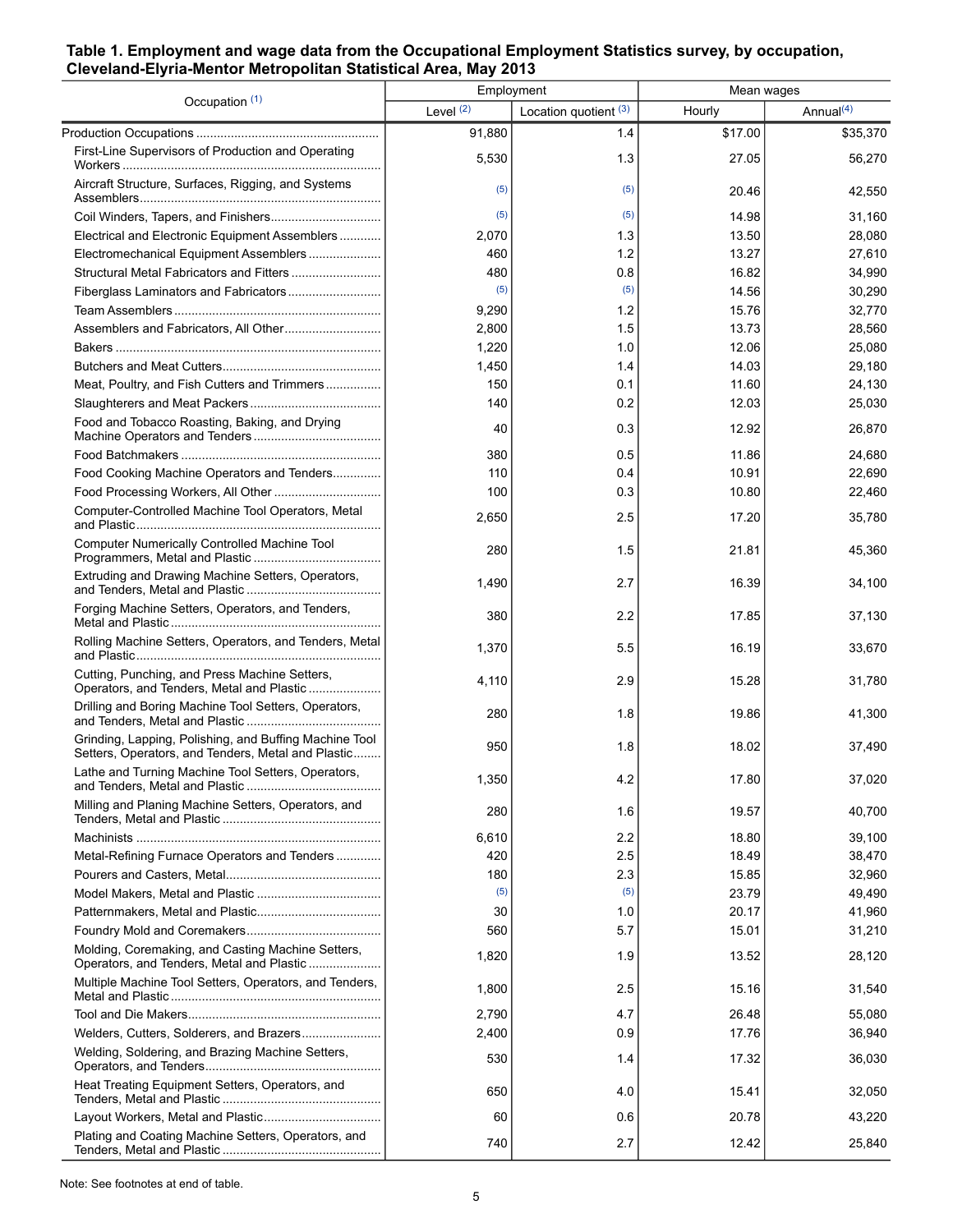## **Table 1. Employment and wage data from the Occupational Employment Statistics survey, by occupation, Cleveland-Elyria-Mentor Metropolitan Statistical Area, May 2013 - Continued**

| Occupation (1)                                                                                         | Employment  |                       | Mean wages |                       |
|--------------------------------------------------------------------------------------------------------|-------------|-----------------------|------------|-----------------------|
|                                                                                                        | Level $(2)$ | Location quotient (3) | Hourly     | Annual <sup>(4)</sup> |
|                                                                                                        | 130         | 1.5                   | 22.60      | 47,020                |
| Metal Workers and Plastic Workers, All Other                                                           | 130         | 0.8                   | 18.20      | 37,860                |
|                                                                                                        | 740         | 2.6                   | 18.48      | 38,440                |
|                                                                                                        | 2,100       | 1.7                   | 17.59      | 36,590                |
|                                                                                                        | 370         | 0.9                   | 13.78      | 28,670                |
|                                                                                                        | 1,200       | 0.8                   | 10.71      | 22,280                |
| Pressers, Textile, Garment, and Related Materials                                                      | 300         | 0.8                   | 10.44      | 21,710                |
|                                                                                                        | 900         | 0.8                   | 11.40      | 23,710                |
| Tailors, Dressmakers, and Custom Sewers                                                                | (5)         | (5)                   | 14.31      | 29,760                |
| Textile Cutting Machine Setters, Operators, and                                                        | 30          | 0.3                   | 13.29      | 27,640                |
| Extruding and Forming Machine Setters, Operators,<br>and Tenders, Synthetic and Glass Fibers           | (5)         | (5)                   | 12.14      | 25,250                |
|                                                                                                        | 50          | 0.2                   | 19.31      | 40,170                |
|                                                                                                        | 640         | 1.0                   | 18.18      | 37,820                |
|                                                                                                        | (5)         | (5)                   | 14.98      | 31,170                |
| Woodworking Machine Setters, Operators, and                                                            | 540         | 1.1                   | 14.97      | 31,150                |
|                                                                                                        | (5)         | (5)                   | 18.19      | 37,830                |
|                                                                                                        | 290         | 3.4                   | 31.08      | 64,640                |
|                                                                                                        | 110         | 0.4                   | 29.75      | 61,870                |
| Stationary Engineers and Boiler Operators                                                              | 170         | 0.6                   | 24.95      | 51,900                |
| Water and Wastewater Treatment Plant and System                                                        | 520         | 0.6                   | 22.83      | 47,490                |
|                                                                                                        | 480         | 1.6                   | 20.50      | 42,650                |
| Petroleum Pump System Operators, Refinery                                                              | (5)         | (5)                   | 26.02      | 54,130                |
| Plant and System Operators, All Other                                                                  | (5)         | (5)                   | 23.17      | 48,180                |
| Chemical Equipment Operators and Tenders                                                               | 880         | 1.9                   | 21.85      | 45,450                |
| Separating, Filtering, Clarifying, Precipitating, and Still<br>Machine Setters, Operators, and Tenders | (5)         | (5)                   | 16.69      | 34,710                |
| Crushing, Grinding, and Polishing Machine Setters,                                                     | 200         | 0.9                   | 18.38      | 38,240                |
|                                                                                                        | 490         | 2.1                   | 14.93      | 31,060                |
| Mixing and Blending Machine Setters, Operators, and                                                    | 1,530       | 1.7                   | 16.75      | 34,830                |
|                                                                                                        | (5)         | (5)                   | 10.72      | 22,300                |
| Cutting and Slicing Machine Setters, Operators, and                                                    | 780         | 1.7                   | 15.24      | 31,700                |
| Extruding, Forming, Pressing, and Compacting                                                           | (5)         | (5)                   | 14.64      | 30,460                |
| Furnace, Kiln, Oven, Drier, and Kettle Operators and                                                   | 330         | 2.2                   | 17.05      | 35,450                |
| Inspectors, Testers, Sorters, Samplers, and Weighers                                                   | 5,460       | 1.5                   | 17.99      | 37,410                |
| Jewelers and Precious Stone and Metal Workers                                                          | 120         | 0.7                   | 16.19      | 33,670                |
|                                                                                                        | 310         | 1.1                   | 17.12      | 35,610                |
|                                                                                                        | 120         | 1.2                   | 16.45      | 34,220                |
|                                                                                                        | 160         | 0.7                   | 14.86      | 30,920                |
| Packaging and Filling Machine Operators and Tenders                                                    | 3,330       | 1.2                   | 14.50      | 30,150                |
| Coating, Painting, and Spraying Machine Setters,                                                       | 1,210       | 1.8                   | 14.50      | 30,160                |
|                                                                                                        | 250         | 0.7                   | 21.21      | 44,110                |
|                                                                                                        | 100         | 0.8                   | 21.51      | 44,740                |
| Photographic Process Workers and Processing                                                            | 360         | 1.3                   | 12.55      | 26,110                |
| Adhesive Bonding Machine Operators and Tenders                                                         | 190         | 1.4                   | 14.23      | 29,590                |
| Cleaning, Washing, and Metal Pickling Equipment                                                        | 270         | 2.2                   | 15.84      | 32,940                |
|                                                                                                        | (5)         | (5)                   | 14.18      | 29,490                |

Note: See footnotes at end of table.